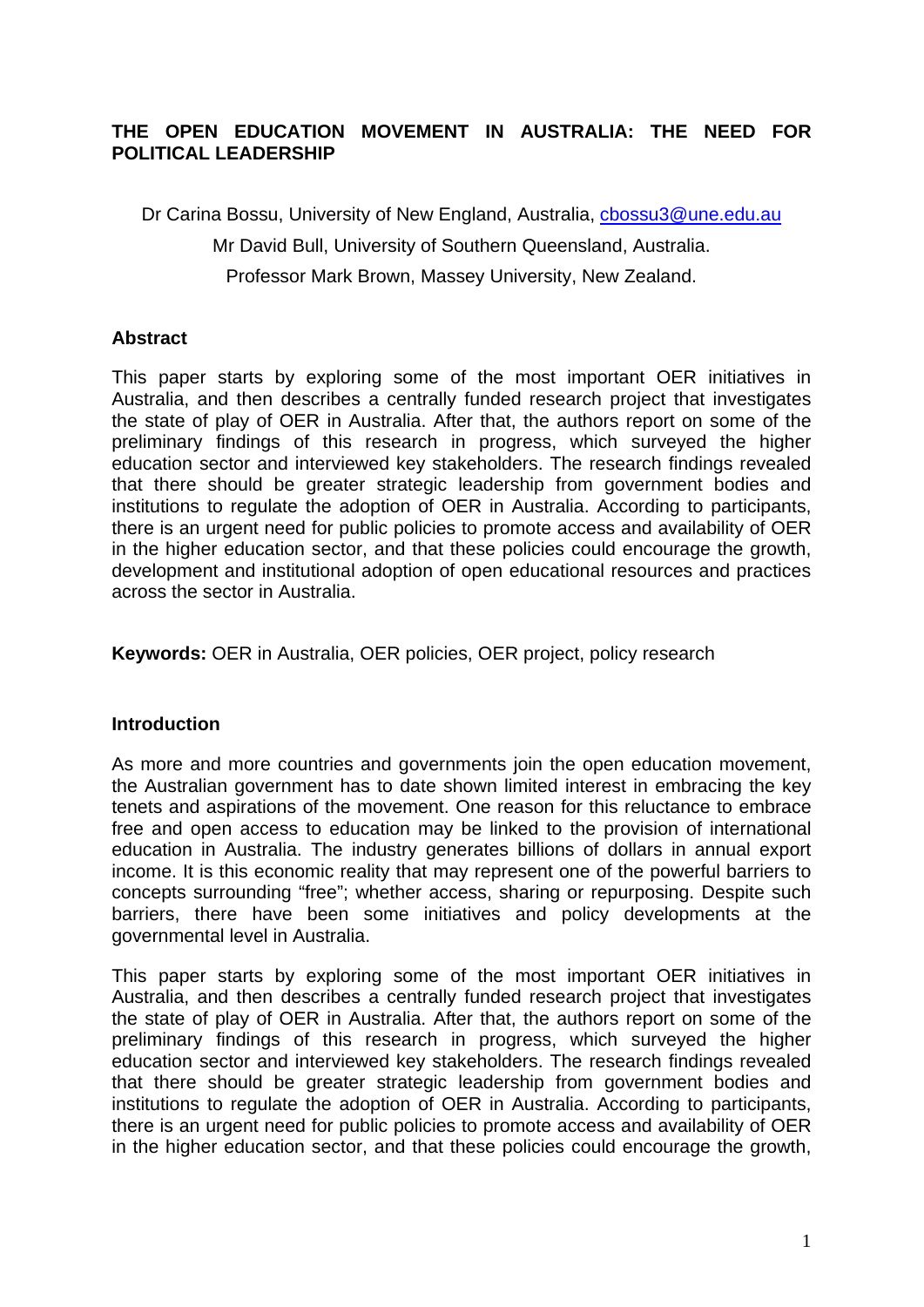development and institutional adoption of open educational resources and practices across the sector in Australia.

# **OER Movement in Australia**

OER represent an emergent movement that is re-shaping learning and teaching in higher education worldwide. Identified by the last Horizon Report as one technology to be closely consider by higher education institutions, OER are likely to influence the way institutions worldwide deliver education in one year or less (Johnson, Levine, Smith, & Stone, 2010). According to that report, the growth of the open educational trend "is a response to the rising costs of education, the desire for accessing learning in areas where such access is difficult, and an expression of student choice about when and how to learn" (Johnson, et al., 2010, p. 6). In addition, it also argued that OER has the potential to meet the growing demand for higher education worldwide, and to close the gap between formal, non-formal and informal education (Kanwar, Kodhandaraman, & Umar, 2010; Pereira, 2007). In fact, research conducted by UNESCO has identified that the higher education sector is the lead stakeholder for the dissemination and development of OER (D'Antoni, 2008). However, not every country has taken advantage of the full potential of OER. Australia, for instance, has a limited number of OER initiatives and programs at higher education levels compared with the US, UK and some other European countries. One possible reason could be the lack of a national framework and research to support educational institutions (Fitzgerald 2009). Another reason could be the lack of institutional guidelines and support, as well limited understanding of the issues surrounding OER, including copyright and intellectual property issues (Bossu, Brown, & Bull, 2011).

Some of the most popular OER initiatives at institutional level are:

- Macquarie University with its Macquarie E-Learning Centre of Excellence (MELCOE), which specialises in developing open source software tools and open standards for e-learning (OECD, 2007);
- The University of Southern Queensland (USQ), which remains the only Australian member of the OpenCourseWare Consortium (OCWC) (Bull, Bossu, & Brown, 2011);
- USQ, and more recently the University of Wollongong, are the only two Australian universities members of the OER university initiative (Thompson, 2011);

 The College of Fine Arts (COFA), with the University of New South Wales (UNSW), developed quality video and text resources to assist educators to teach online (COFA, 2011); and

 The University of Canberra RecentChangesCamp2012; an annual meeting of interested Open Space. This free gathering has been taken place for the third time in Australia and it is focused on wikis and online collaborative practices. "The aims of these events are to draw together people interested in worldwide iterative knowledge involvement or wikis, to discuss and share knowledge, and eat and socialise in a friendly face to face setting" (RCC2012, 2012, para. 1).

Also, some Australian universities have released some of their teaching materials through iTunesU. Others have created repositories of learning objects. Unfortunately, some of these repositories can only be accessed by the universities' staff and students. Even though some these repositories support the Creative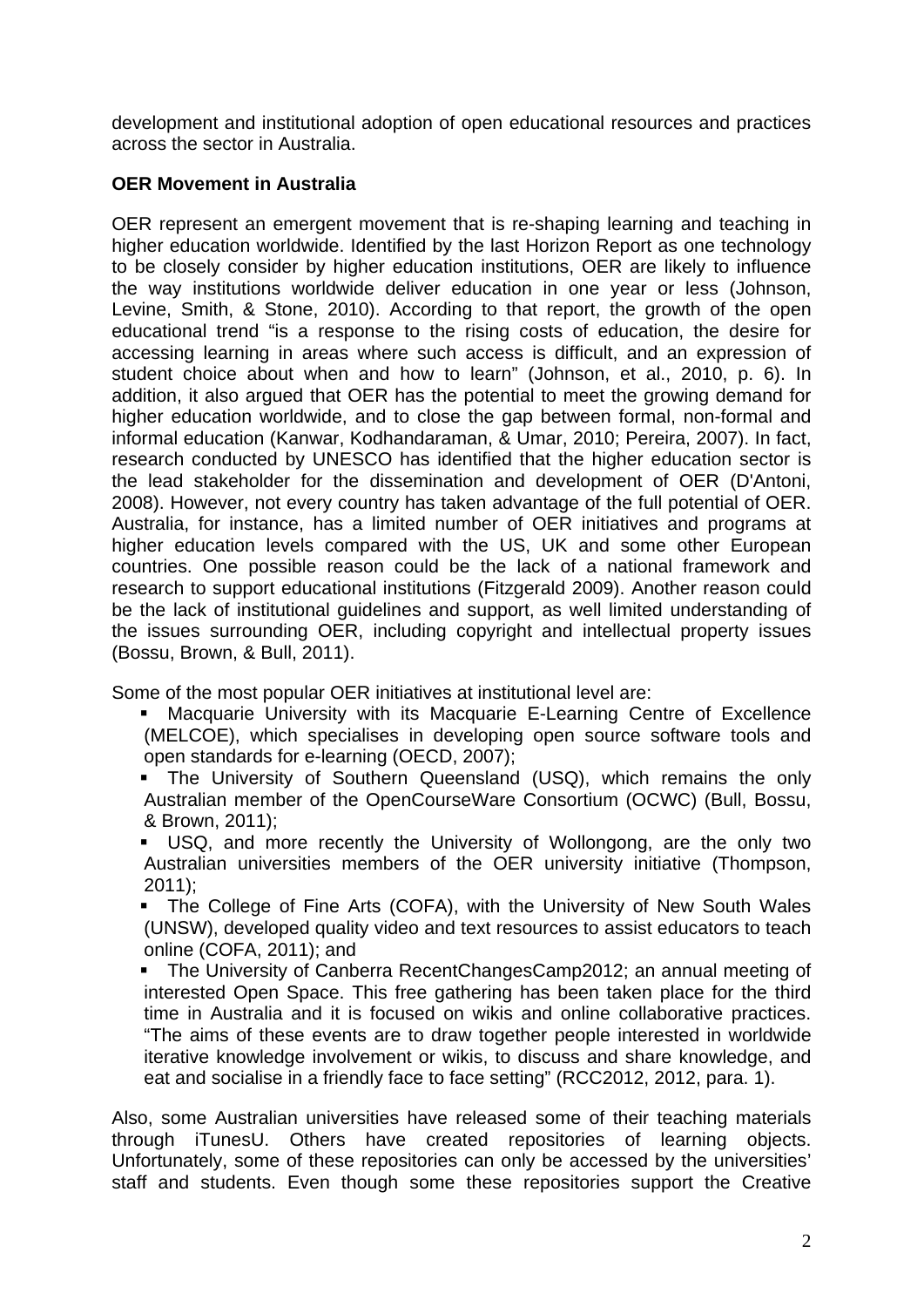Commons license, very few allow for redesigning and repurposing of the content, which therefore limits the value of these resources. In additional, OER have also been adopted by the Vocational Education and Training (VET) and Technical and Further Education (TAFE) sectors in Australia.

In addition to the institutional initiatives mentioned above, there have been some programs and policy developments at the governmental level in Australia. Some of them are:

- The Australian Government's Open Access and Licensing Framework (AusGOAL), which provides a set of guidelines "to government and related sectors to facilitate open access to publicly funded information" (AusGOAL, 2011, para. 1);
- The Australian National Data Service (ANDS), which is a database containing research resources from research institutions in Australia (ANDS, 2011);
- **The Guide to Open Source Software for Australian Government Agencies,** which is a policy that requires that government agencies first consider open source software options when requesting tenders (Gray, 2011); and
- Government 2.0, which is an Australian government initiative focused on the "use of technology to encourage a more open and transparent form of government, where the public has a greater role in forming policy and has improved access to government information" (Australian Government, 2012, para. 1).

Even though the above Australian government developments are on par with a number of developments in the UK, the US and also in some European countries (Helsper, 2011), they are mostly concentrated on government bodies. The opposite can be said in relation to policies and developments with an educational focus, as Australia seems to be behind the mentioned countries (Bossu, et al., 2011). If the Australian government wishes to take advantage of the benefits of open educational resources and practices, it will need to adopt strategies that take this movement out of the shadows and place it in a more prominent position within the educational mainstream. Such strategies could assist the government to effectively achieve some of its current agenda, such as to increase participation and access to education to a more diverse student cohort, particularly working adults and those residing in rural and remote locations of Australia (Bradley, Noonan, Nugent, & Scales, 2008). The lack of government leadership on the adoption of OER has encouraged a group of academics and researchers to develop a project proposal to the Australian Learning and Teaching Council (ALTC), a national funding body. The proposal was successfully funded and is presently in its second year. The remainder of this paper will describe this research project titled "Adoption, use and management of Open Educational Resources to enhance teaching and learning in Australia" and present some of preliminary findings.

## **The Research Project**

The overarching purpose of this project is to develop a "Feasibility Protocol" to enable and facilitate the adoption, use and management of Open Educational Resources (OER) for learning and teaching within higher education (HE) institutions in Australia. The Feasibility Protocol will prompt questions and raise issues that need to be considered by institutions wishing to enter the OER movement. With narratives and discussions from the data analysis, examples of practices and literature review,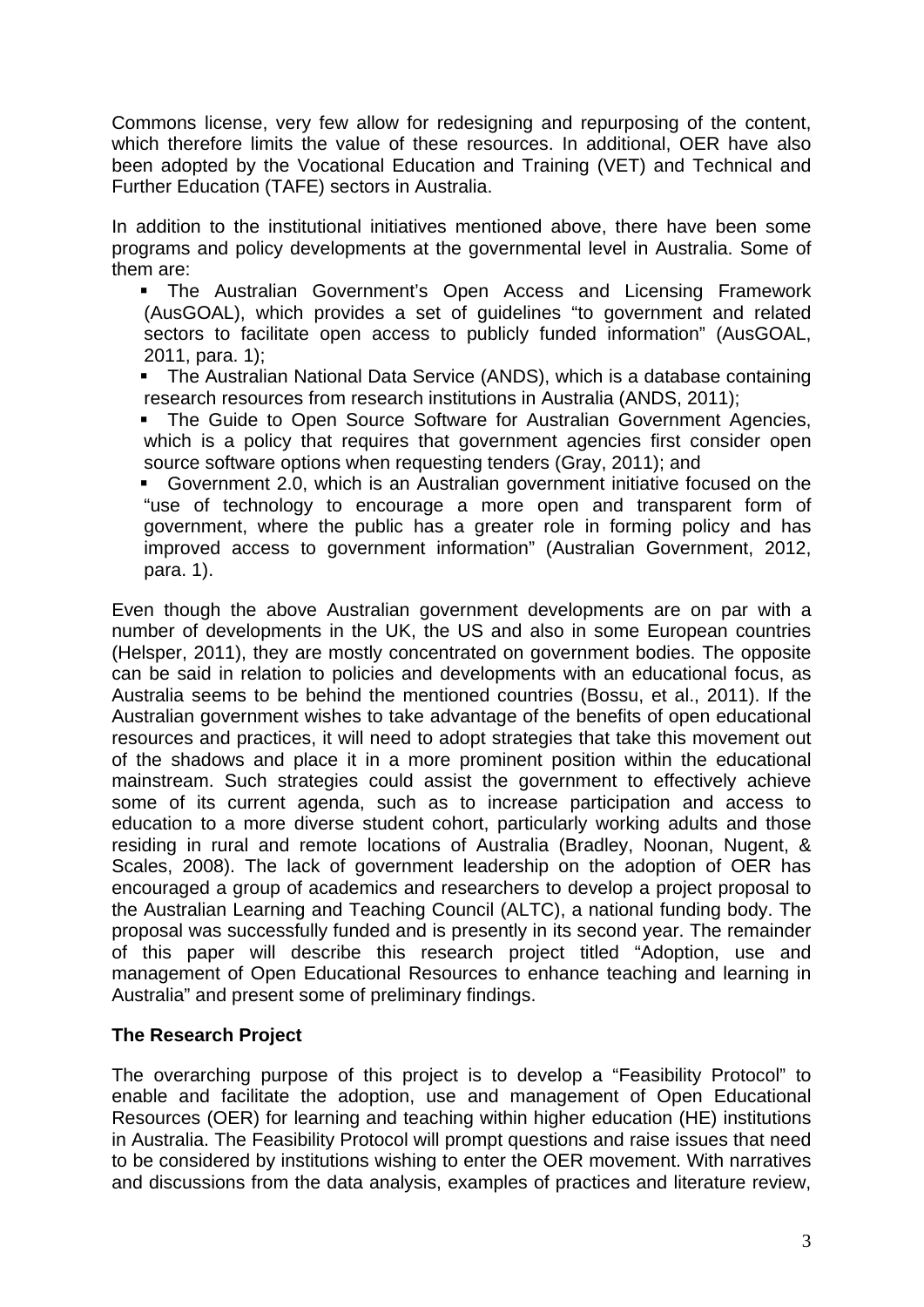this protocol aims to assist senior executive managers and others to make informed decisions within their institutions regarding how to approach the adoption of OER.

The Feasibility Protocol (see Figure 1) will contain a set of guiding principles with information on:

- **Policy recommendations for higher education institutions in Australia** regarding adoption, use and management of OER, including copyright, intellectual property, licensing and other legal issues (policy analysis):
- The opportunities involved with the adopting of OER and OEP;
- The challenges related to the use and adoption of OER and OEP; and
- Strategic directions for institutions interested in adopting OER.



**Figure 1:** The structure of the Feasibility Protocol

This is the second year of a two-year research project. The first year involved a comprehensive analysis of the relevant literature surrounding OER internationally and nationally, the collection of institutional and national educational policies and frameworks that enable OER practices and development. Also, an online survey and subsequent interviews were conducted targeting a whole range of higher education stakeholders across Australia. We are currently conducting a preliminary analysis of the data, which will provide the basis of a one-day Symposium, with higher education stakeholders to be invited to attend and provide further feedback on the Feasibility Protocol. The Symposium is also a key dissemination point for this project (Brown & Bossu, 2011; Bull, et al., 2011). Additional feedback gathered during the Symposium will be included in the final analysis, and a comprehensive research report will be then produced and distributed throughout the sector and to interested bodies.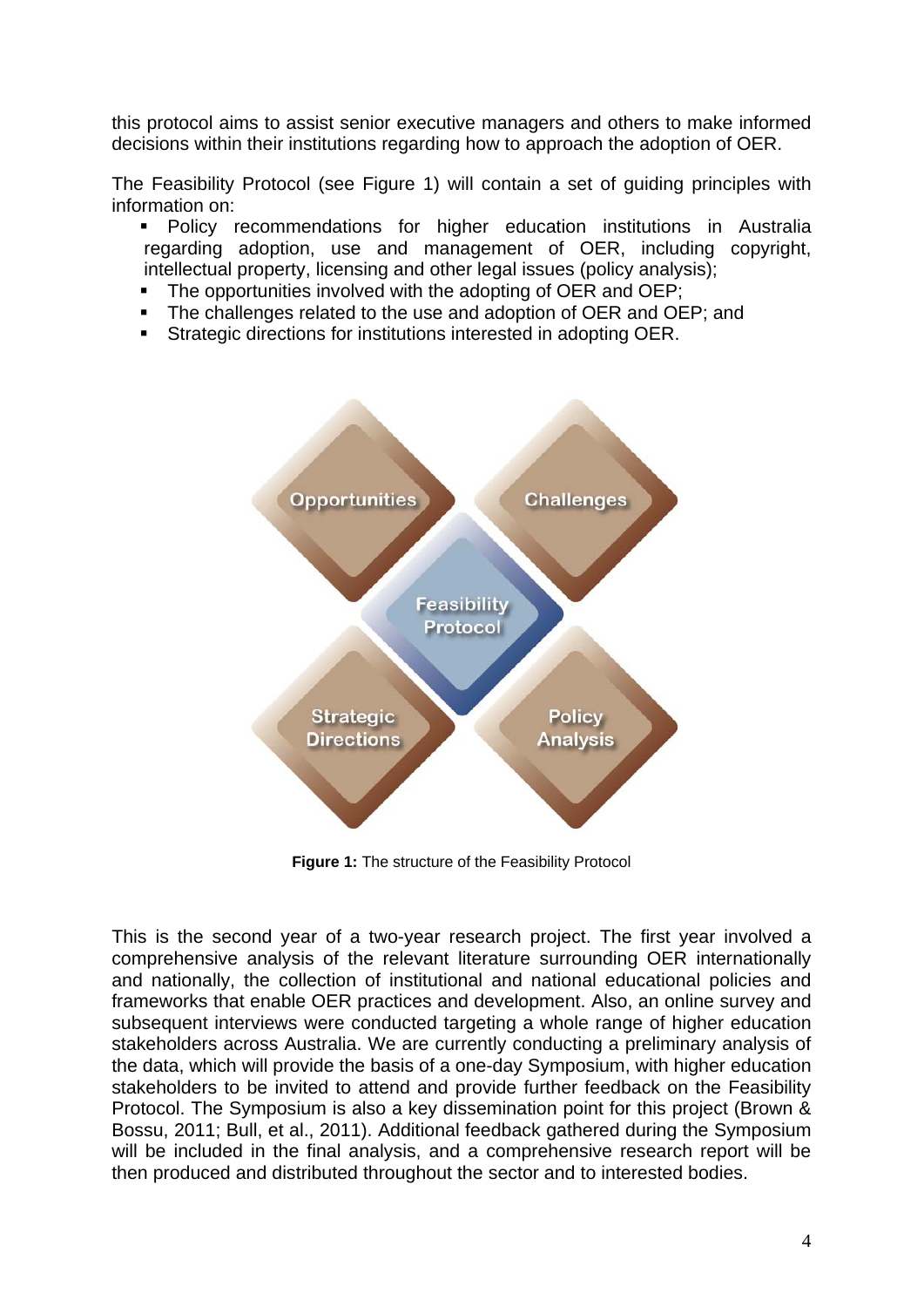### **Some Preliminary Findings**

The online survey was the major instrument of data collection. There were 101 valid survey responses and 24 participants offered to be interviewed. These numbers are considered acceptable by the research team, as the Australian higher education sector is relatively small, and the sample compares favourably with similar European research surveys. The survey sample included participants from 32 universities in Australia, out of the existing 39, while four other tertiary institutions also responded to the survey. As for the interviews, 24 interviews were conducted with participants from 18 institutions. There was also a balanced gender distribution amongst the respondents: 48 percent male and 51 percent female. The samples also have a good representation of university stakeholder groups (Bossu, et al., 2011).

The majority of respondents have been aware of the OER movement from two to five years and rated their knowledge of OER as intermediate. As for those who have adopted OER, learning objects have been the most preferred type of resources applied in teaching and learning. In a similar fashion, most participants declared that they are not involved in collaborative OER initiatives either in Australia or internationally. However, they indicated that they would like to be involved in OER activities in the future if the opportunity arises. The lack of adoption and participants' involvement in such activities could be due to the fact that OER practices and initiatives are not included in the current strategic plans of most participating institutions, as declared by the participants. One possible reason for this could be that there have been some small and isolated initiatives occurring within individual institutions (Bossu, et al., 2011). Another possibility could be that the lack of government incentives for the adoption of OER might be already impacting the growth of the movement in Australia by stopping institutions and their academic staff from participating in open educational practices. In fact, the above situation was revealed in the data, as participants believed that government policies are necessary to regulate the adoption of OER in Australia. They also believed that dedicated OER public policies could encourage the growth, development and institutional adoption of open educational resources and practices across the sector in Australia. Even though the efforts of some individual OER initiatives have succeeded at the institutional level in Australia, the movement has expanded faster and more effectively in countries where support was provided at the national level. Particularly in Australia, this support could come in the form of more flexible policies. According to participants, the Australian government should also support higher educational institutions through grants or financial awards to encourage the development of OER, together with a culture of open practices.

As for institutional policies, they were considered an important factor to promote the effective use and adoption of OER. According to the participants, educational institutional should develop policies and activities to promote OER awareness and to clarify issues related to intellectual property and quality assurance. Institutions should also promote and recognise OER initiatives, and this could also occur through financial initiatives. This was also true in studies undertaken in Europe and other parts of the world (OECD, 2007; OPAL, 2011). In fact, many have alerted institutional policy-makers of the existing institutional strategies to the adoption of OER, and that these strategies could be implemented through appropriate internal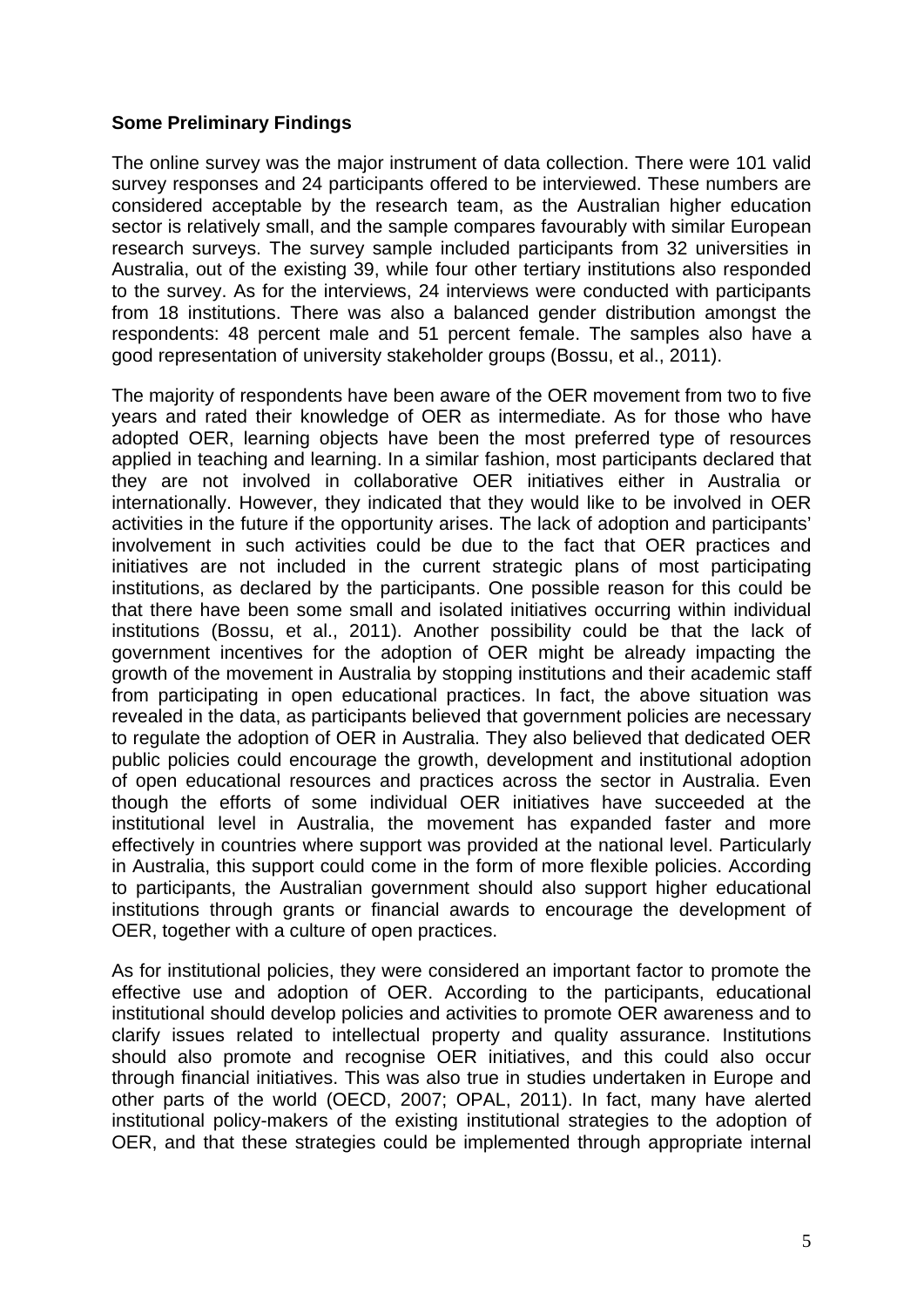regulations and guidelines (Atkins, Brown, & Hammond, 2007; Downes, 2007; Kanwar, et al., 2010).

### **Conclusion**

This paper discussed some recent OER developments within higher education institutions in Australia, as well as some attempts to make available publicly funded research, resources and government information through federal open access policies. Unfortunately, the adoption of OER within mainstream education in Australia appears to be limited due to the lack of educationally focused policies and initiatives, as demonstrated by the research described here. It appears that the Australian government is aware of the open education movement, but has been slow to recognise the global altruistic benefits of the OER movement. According to participants in this research, the movement must be more fully supported by government policies, which support and encourage institutions to share their resources for the public good. Delay in the introduction of open educational resources, as mainstream policy in the provision of education in Australia, could hamper the drive to widen participation in higher education and slow educational collaboration and innovation.

### **Acknowledgements**

This publication is funded by the Office of Learning and Teaching and the Australian Government Department of Industry, Innovation, Science, Research and Tertiary Education through the DEHub Project.

## **References**

- ANDS (2011). Australian National Data Service: Our Approach Retrieved 20/08/2011, from<http://ands.org.au/about/approach.html>
- Atkins, D. E., Brown, J. S., & Hammond, A. L. (2007). *A review of the open educational resources (OER) movement: Achievements, challenges, and new opportunities. Report to The William and Flora Hewlett Foundation.* Menlo Park, California: William and Flora Hewlett Foundation.
- AusGOAL (2011). Australian Governments Open Access and Licensing Framework: Overview Retrieved 16/08/2011, from<http://www.ausgoal.gov.au/overview>
- Australian Government (2012). Government 2.0. Department of Finance and Deregulation, Australian Government Management Information Office. Retrived 03/02/2012, from http://www.finance.gov.au/e-government/strategyand-governance/gov2.html
- Bossu, C., Brown, M., & Bull, D. (2011). Playing catch-up: Investigating public and institutional policies for OER practices in Australia. *The Journal of Open, Flexible and Distance Learning, 15*(2), 41 - 54.
- Bradley, D., Noonan, P., Nugent, H., & Scales, B. (2008). *Review of Australian Higher Education: Final Report.* Canberra: Commonwealth of Australia.
- Brown, M., & Bossu, C. (2011). Open educational resources (OERs) in Australia: A cross sector environmental scan, *Pecha Kucha presentation presented at EdMedia Conference: The next decade (2011-2020)*. Lisbon.
- Bull, D., Bossu, C., & Brown, M. (2011). *Gathering the evidence: The use, adoption and development of Open Educational Resources in Australia.* Paper